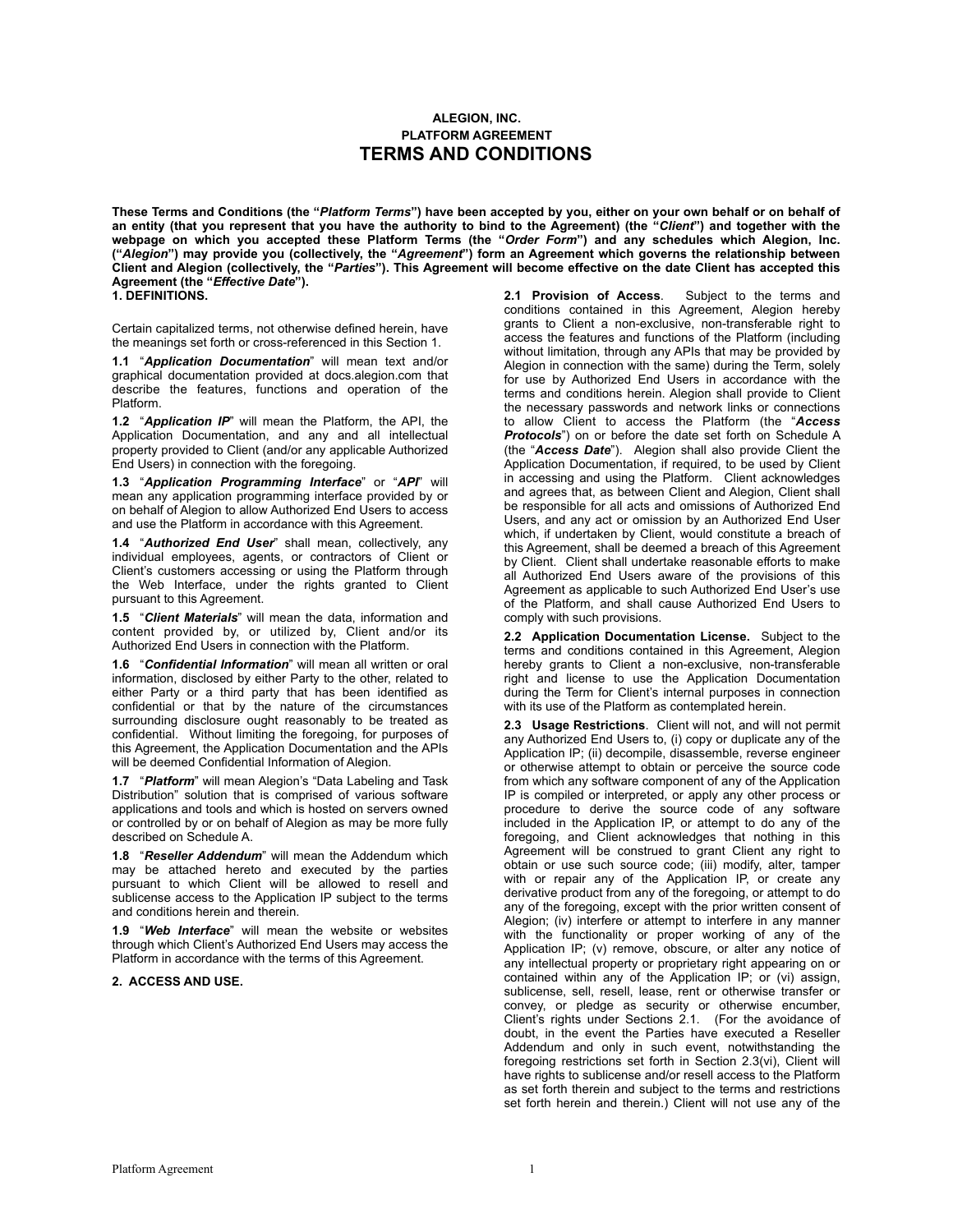Application IP except in compliance with Alegion's obligations to any third party provided that Alegion has notified Client of such obligations. Client will ensure that its use of any of the Application IP complies with all applicable laws, statutes, regulations or rules, including any export and import requirements and will not use or compile any of the Application IP for the purpose of any illegal activities. Client will further comply with any documentation or written requirements provided by Alegion to Client, and any best practices and industry specifications when using the Platform.

**2.4 Retained Rights; Ownership.** As between the Parties, subject to the rights granted in this Agreement, Alegion and its licensors retain all right, title and interest in and to the Application IP and its components, and Client acknowledges that it neither owns nor acquires any additional rights in and to the foregoing not expressly granted by this Agreement. Client further acknowledges that Alegion retains the right to use the foregoing for any purpose in Alegion's sole discretion.

**2.5 Suspension.** Notwithstanding anything to the contrary in this Agreement, Alegion may temporarily suspend Client's and any Authorized End User's access to any portion or all of the Application IP if (i) Alegion reasonably determines that (a) there is a threat or attack on any of the Application IP; (b) Client's or any Authorized End User's use of the Application IP disrupts or poses a security risk to the Application IP or any other Client or vendor of Alegion; (c) Client or any Authorized End User is/are using the Application IP for fraudulent or illegal activities; (d) subject to applicable law, Client has ceased to continue its business in the ordinary course, made an assignment for the benefit of creditors or similar disposition of its assets, or become the subject of any bankruptcy, reorganization, liquidation, dissolution or similar proceeding; or (e) Alegion's provision of the Platform to Client or any Authorized End User is prohibited by applicable law; or (ii) any vendor of Alegion has suspended or terminated Alegion's access to or use of any third party services or products required to enable Client to access the Application IP (each such suspension, in accordance with this Section 2.6, a "*Service Suspension*"). Alegion will make commercially reasonable efforts, circumstances permitting, to provide written notice of any Service Suspension to Client (including notices sent to Alegion's registered email address) and to provide updates regarding resumption of access to the Application IP following any Service Suspension. Alegion will use commercially reasonable efforts to resume providing access to the Platform as soon as reasonably possible after the event giving rise to the Service Suspension is cured. Alegion will have no liability for any damage, liabilities, losses (including any loss of data or profits) or any other consequences that Client or any Authorized User may incur as a result of a Service Suspension. Alegion does not include any limits for Client's usage of disk storage and bandwidth in connection with the Platform but such commitment is subject to (i) Client complying with the terms of this Agreement; and (ii) Client ensuring that it does not infringe the intellectual property rights of any third party.

#### **3. CLIENT OBLIGATIONS.**

**3.1 Authorized End User Access to Services**. Subject to the terms and conditions herein, Client may permit any Authorized End User to access and use the features and functions of the Platform. Client will ensure that any such Authorized End User will be bound by a contractual, enforceable agreement, which agreement, will, by its terms, provide substantially the same or greater protections for Alegion's Confidential Information and the Application IP as are provided by the terms hereof.

**3.2 Data**. To the extent that Client and any Authorized End User, through or in connection with use of the Application IP, collect, use, store and disclose data from any other party, Client and/or each Authorized End User shall accurately and adequately disclose, either through a privacy policy or otherwise, how Client and/or each such Authorized End User collects, uses, stores and discloses data.

**3.3 Consent.** Client will ensure it has received informed consent to collect personal data, as both consent and personal data is defined under the legislative, statutory, or regulatory frameworks that govern data collection of the individuals whose data will be held by Alegion, prior to sending any such data to Alegion.

**3.4 Disclosure of Personal Data.** Client will disclose to Alegion whether it collects data that could be classified as Personally Identifiable Information (PII) or Personal Data, as defined by the Health Insurance Portability and Accountability Act (HIPAA), the General Data Protection Regulation (GDPR), the California Consumer Protection Act (CCPA), or other state, federal, or international data privacy legislation or regulation.

**3.5 Consent to tracking technologies.** Alegion uses cookies and other tracking technologies to deliver services. Alegion's current Cookie policy is available at https:// www.alegion.com/cookie-policy. Client consents to the use of such tracking technologies. If you do not consent to our use of cookies you may be unable to access certain parts of our Website and may not be able to use all of Alegion's services.

**3.6 Client Materials.** Alegion acknowledges that Client owns or otherwise has rights to all Client Materials that it provides or otherwise permits access to Alegion through the Platform and Client grants to Alegion a worldwide, royaltyfree, non-exclusive license during the Term of the Agreement to use such Client Materials in connection the provision of the Platform to Client. In addition, Client grants Alegion a non-exclusive, worldwide right to use, copy, store, transmit, display, modify, and create derivative works of the Client Materials as well as monitor Client and its Authorized End User's use of the Platform and gather and use data resulting therefrom for the purpose of managing and improving the Platform and related services, as well as to provide support to Client. Client represents and warrants that it has sufficient rights to transmit or otherwise permit access to any such Client Materials to Alegion, including any data or information contained therein and that, to the extent Client shares or otherwise permits Alegion or the Platform to make use of any credentials to obtain such data or information, that such sharing of credentials shall not violate the rights of, or any<br>contractual obligations with any third party. Client  $contractual$  obligations with, any third party. acknowledges that Alegion may, in its discretion, archive Client Materials that is two (2) or more years old such that this archived Client Materials is not readily accessible through the Platform.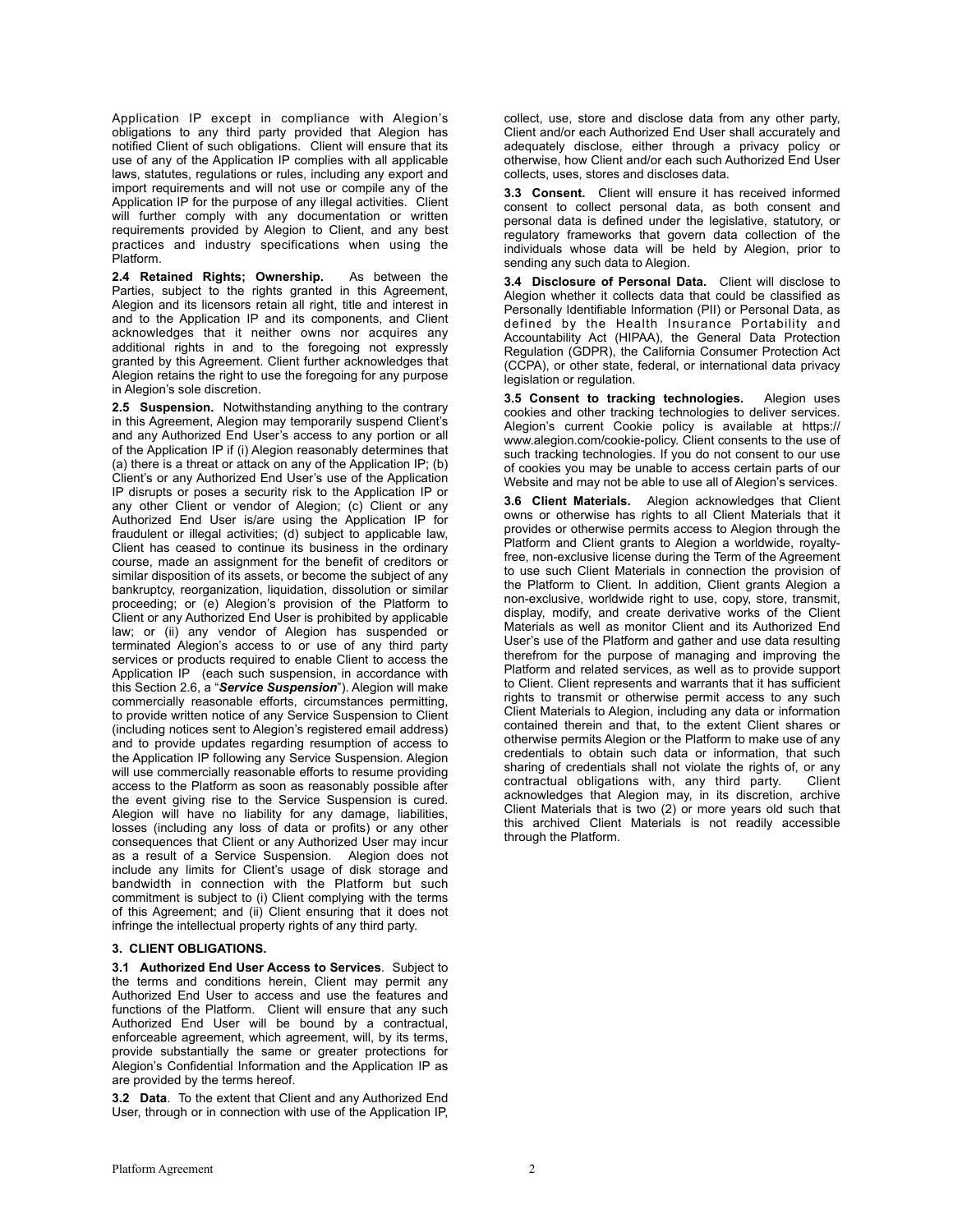### **4. AVAILABILITY.**

**4.1 Availability**. Subject to the terms and conditions of this Agreement, Alegion will use commercially reasonable efforts to make the Platform available with minimal downtime 24 hours a day, 7 days a week; provided, however, that the following are excepted from availability commitments: (a) planned downtime (with regard to which Alegion will use commercially reasonable efforts to provide at least 24 hours advance notice), or (b) any unavailability caused by circumstances beyond Alegion's reasonable control, including without limitation, acts of God, acts of government, flood, fire, earthquakes, civil unrest, acts of terror, strikes or other labor problems, Internet service provider failures or delays, or the unavailability or modification by third parties of third-party offerings.

## **5. FEES AND EXPENSES; PAYMENTS.**

**5.1 Fees**. In consideration for the rights granted to Client and the performance of Alegion's obligations under this Agreement, Client shall pay to Alegion, without offset or deduction, certain fees, in such amounts as may be determined by reference to Schedule A (the "*Fees*"). Unless otherwise provided in a Schedule, all such fees shall be due and payable within ten (10) calendar days after an invoice is issued by Alegion with respect thereto. Alegion may adjust the Fees at its election after the initial term of this Agreement and upon each anniversary thereafter by providing at least thirty (30) days' notice (which may be delivered electronically).

**5.2 Fee Adjustment**. From time to time, during the Term, Alegion may adjust the Fees by providing Client written notice in the form of an amended Schedule A. Such adjustment to the Fees shall be effective upon fifteen (15) days following the date Client receives such amended Schedule A or such later date indicated on such amended Schedule A, if any. During such fifteen (15) day period, following a notice of an adjustment to fees, Client may provide notice and terminate the Agreement by providing Alegion written notice of its desire to so terminate within such fifteen (15) day period.

**5.3 Client Operating Expenses**. Client will bear all expenses incurred in performance of its obligations hereunder, including, without limitation, through use by Client and/or any Authorized End User of the Platform, and/or through provision of support to Authorized End Users with respect to such use of the Platform.

**5.4 Taxes**. Client will be responsible for payment of any applicable sales, use and other taxes and all applicable export and import fees, customs duties and similar charges (other than taxes based on Alegion's income), and any related penalties and interest for the grant of license rights hereunder, or the delivery of related services. Client will make all required payments to Alegion free and clear of, and without reduction for, any withholding taxes. Any such taxes imposed on payments to Alegion will be Client's sole responsibility, and Client will, upon Alegion's request, provide Alegion with official receipts issued by the appropriate taxing authorities, or such other evidence as Alegion may reasonably request, to establish that such taxes have been paid.

**5.5 Late Payments; Interest**. Any portion of any amount payable hereunder that is not paid when due will accrue interest at one and one-half percent (1.5%) per month or the maximum rate permitted by applicable law, whichever is less, from the due date until paid.

### **6. TREATMENT OF CONFIDENTIAL INFORMATION.**

**6.1 Ownership of Confidential Information**. The Parties acknowledge that during the performance of this Agreement, each Party will have access to certain of the other Party's Confidential Information or Confidential Information of third parties that the disclosing Party is required to maintain as confidential. Both Parties agree that all items of Confidential Information are proprietary to the disclosing Party or such third party, as applicable, and will remain the sole property of the disclosing Party or such third party.

**6.2 Mutual Confidentiality Obligations**. Each Party agrees as follows: (i) to use Confidential Information disclosed by the other Party only for the purposes described herein; (ii) that such Party will not reproduce Confidential Information disclosed by the other Party, and will hold in confidence and protect such Confidential Information from dissemination to, and use by, any third party (iii) to return or destroy, pursuant to Section 9.4, all Confidential Information disclosed by the other Party that is in its possession upon termination or expiration of this Agreement. Notwithstanding the foregoing, Client agrees that Alegion may collect aggregated statistical data regarding Client's use of the Platform and provide such aggregated statistical data to third parties. In no event shall Alegion provide to third parties specific data regarding Client or Client's Authorized End Users.

**6.3 Confidentiality Exceptions**. Notwithstanding the foregoing, the provisions of Sections 6.1 and 6.2 will not apply to Confidential Information that (i) is publicly available or in the public domain at the time disclosed; (ii) is or becomes publicly available or enters the public domain through no fault of the recipient; (iii) is rightfully communicated to the recipient by persons not bound by confidentiality obligations with respect thereto; (iv) is already in the recipient's possession free of any confidentiality obligations with respect thereto at the time of disclosure; (v) is independently developed by the recipient; or (vi) is approved for release or disclosure by the disclosing Party without restriction. Notwithstanding the foregoing, each Party may disclose Confidential Information to the limited extent required (x) in order to comply with the order of a court or other governmental body, or as otherwise necessary to comply with applicable law, provided that the Party making the disclosure pursuant to the order shall first have given written notice to the other Party and made a reasonable effort to obtain a protective order; or (y) to establish a Party's rights under this Agreement, including to make such court filings as it may be required to do.

### **7. REPRESENTATIONS AND WARRANTIES; DISCLAIMERS AND LIMITATIONS OF LIABILITY.**

**7.1 Mutual Representations.** Each Party hereby represents and warrants (i) that it is duly organized, validly existing and in good standing under the laws of its jurisdiction of incorporation or organization; (ii) that the execution and performance of this Agreement will not conflict with or violate any provision of any law having applicability to such Party; and (iii) that this Agreement, when executed and delivered, will constitute a valid and binding obligation of such Party and will be enforceable against such Party in accordance with its terms.

7.2 Disclaimer. EXCEPT AS EXPRESSLY REPRESENTED OR WARRANTED IN SECTION 7.1, TO THE MAXIMUM EXTENT PERMITTED BY APPLICABLE LAW, THE APPLICATION IP, INCLUDING WITHOUT LIMITATION, THE PLATFORM, THE APIS, THE APPLICATION DOCUMENTATION, AND ALL SERVICES PERFORMED BY ALEGION ARE PROVIDED "AS IS," AND ALEGION AND ITS LICENSORS AND SUPPLIERS DISCLAIM ANY AND ALL OTHER PROMISES, REPRESENTATIONS AND WARRANTIES, WHETHER EXPRESS OR IMPLIED, INCLUDING, BUT NOT LIMITED TO, ANY IMPLIED WARRANTIES OF MERCHANTABILITY, FITNESS FOR A PARTICULAR PURPOSE, NON-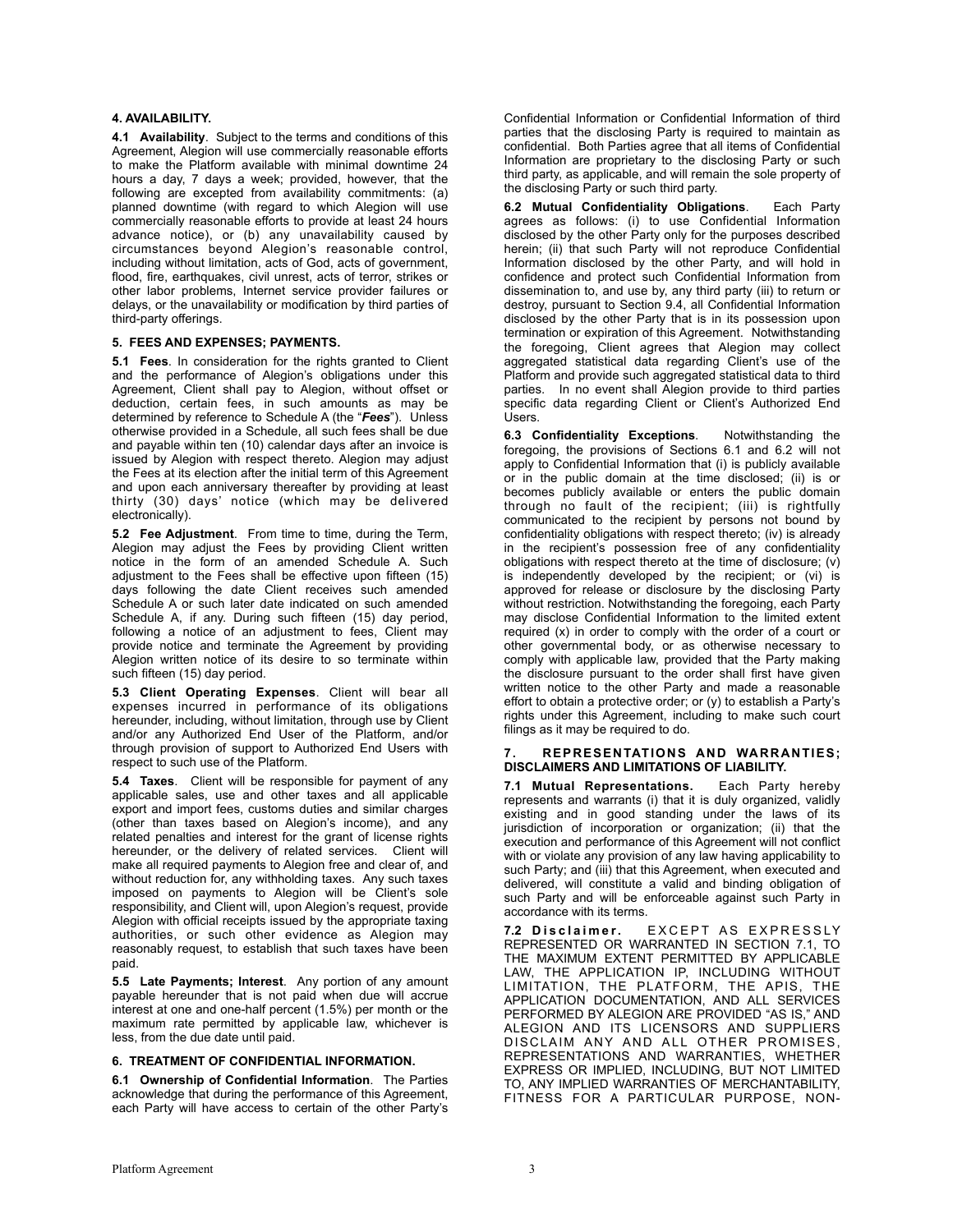INFRINGEMENT, QUIET ENJOYMENT, SYSTEM INTEGRATION AND/OR DATA ACCURACY.

**7.3 Exclusions of Remedies; Limitation of Liability**. IN NO EVENT WILL ALEGION OR ITS LICENSORS AND SUPPLIERS BE LIABLE TO CLIENT FOR ANY INCIDENTAL, INDIRECT, SPECIAL, CONSEQUENTIAL OR PUNITIVE DAMAGES, REGARDLESS OF THE NATURE OF THE CLAIM, INCLUDING, WITHOUT LIMITATION, LOST PROFITS, COSTS OF DELAY, ANY FAILURE OF DELIVERY, BUSINESS INTERRUPTION, COSTS OF LOST OR DAMAGED DATA OR DOCUMENTATION, OR LIABILITIES TO THIRD PARTIES ARISING FROM ANY SOURCE, EVEN IF ALEGION HAS BEEN ADVISED OF<br>THE POSSIBILITY OF SUCH DAMAGES THIS THE POSSIBILITY OF SUCH DAMAGES. LIMITATION UPON DAMAGES AND CLAIMS IS INTENDED TO APPLY WITHOUT REGARD TO WHETHER OTHER PROVISIONS OF THIS AGREEMENT HAVE BEEN BREACHED OR HAVE PROVEN INEFFECTIVE. THE CUMULATIVE LIABILITY OF ALEGION TO CLIENT FOR ALL CLAIMS ARISING FROM OR RELATING TO THIS AGREEMENT, INCLUDING, WITHOUT LIMITATION, ANY CAUSE OF ACTION SOUNDING IN CONTRACT, TORT, OR STRICT LIABILITY, WILL NOT EXCEED THE TOTAL AMOUNT OF ALL FEES PAID TO ALEGION BY CLIENT UNDER SECTION 5.1 DURING THE SIX (6)-MONTH PERIOD PRIOR TO THE ACT, OMISSION OR EVENT GIVING RISE TO SUCH LIABILITY. THIS LIMITATION OF LIABILITY IS INTENDED TO APPLY WITHOUT REGARD TO WHETHER OTHER PROVISIONS OF THIS AGREEMENT HAVE BEEN BREACHED OR HAVE PROVEN INEFFECTIVE.

**7.4 Essential Basis of the Agreement**. Client acknowledges and understands that the disclaimers, exclusions and limitations of liability set forth in this Section 7 form an essential basis of the agreement between the Parties, that the Parties have relied upon such disclaimers, exclusions and limitations of liability in negotiating the terms and conditions in this Agreement, and that absent such disclaimers, exclusions and limitations of liability, the terms and conditions of this Agreement would be substantially different.

# **8. INDEMNIFICATION.**

**8.1 Indemnification of Client**. Alegion agrees to indemnify, defend and hold harmless Client from and against any and all losses, liabilities, costs (including reasonable attorneys' fees) or damages resulting from any claim by any third party that the Platform and/or the Application Documentation infringes or misappropriates, as applicable, such third party's copyrights or trade secret rights under applicable laws of the United States of America, provided that Client promptly notifies Alegion in writing of the claim, cooperates with Alegion, and allows Alegion sole authority to control the defense and settlement of such claim. If such a claim is made or appears possible, Client agrees to permit Alegion, at Alegion's sole discretion, to enable it to continue to use the Platform or the Application Documentation, as applicable, or to modify or replace any such infringing material to make it non-infringing. If Alegion determines that none of these alternatives is reasonably available, Client shall, upon written request from Alegion, cease use of, and, if applicable, return, such materials as are the subject of the infringement claim. This Section 8.1 shall not apply to the extent that the alleged infringement arises from (i) modification of any of the Application IP by Client, (ii) combination, operation or use of any of the Application IP with other software, hardware or technology not provided by Alegion, (iii) use of a superseded or altered release of any of the Application IP, if such infringement would have been avoided by the use of a then-current release of the Application IP, as applicable, and if such then-current release has been made available to Client, (iv) any Client Materials, or (v) any applications owned or otherwise distributed by Client (any of the foregoing circumstances under clauses (i), (ii), (iii), (iv), or (v) a "*Client Indemnity Responsibility*"). IN NO EVENT SHALL ALEGION'S LIABILITY UNDER THIS SECTION 8 EXCEED THE CAP ON LIABILITY SET FORTH IN SECTION 7.3 ABOVE. THIS SECTION STATES IN SECTION 7.3 ABOVE. ALEGION'S ENTIRE OBLIGATION AND LIABILITY WITH RESPECT TO ANY CLAIM OF INFRINGEMENT.

**8.2 Client's Indemnity Obligations.** Client agrees to hold, harmless, indemnify, and, at Alegion's option, defend Alegion from and against any losses, liabilities, costs (including reasonable attorneys' fees) or damages resulting from (i) Client's or any Authorized End User's negligence or willful misconduct; (ii) Client's or any Authorized End User's use of the Application IP in a manner not authorized or contemplated by this Agreement; or (iii) a Client Indemnity Responsibility, provided that Client will not settle any thirdparty claim against Alegion unless such settlement completely and forever releases Alegion from all liability with respect to such claim or unless Alegion consents to such settlement, and further provided that Alegion will have the right, at its option, to defend itself against any such claim or to participate in the defense thereof by counsel of its own choice.

# **9. TERM AND TERMINATION.**

**9.1 Term.** The term of this Agreement will commence on the Effective Date and will continue for the period set forth on the Order Form (the "Initial Term"), unless earlier terminated in accordance with this Section 9, and will automatically renew for successive one (1)-year terms, unless either Party provides written notice of its desire not to renew at least sixty (60) days prior to the expiration of the then-current term (the initial term, together with any renewal terms, collectively, the "*Term*").

**9.2 Termination for Breach.** Either Party may, at its option, terminate this Agreement in the event of a material breach by the other Party. Such termination may be effected only through a written notice to the breaching Party, specifically identifying the breach or breaches on which such notice of termination is based. The breaching Party will have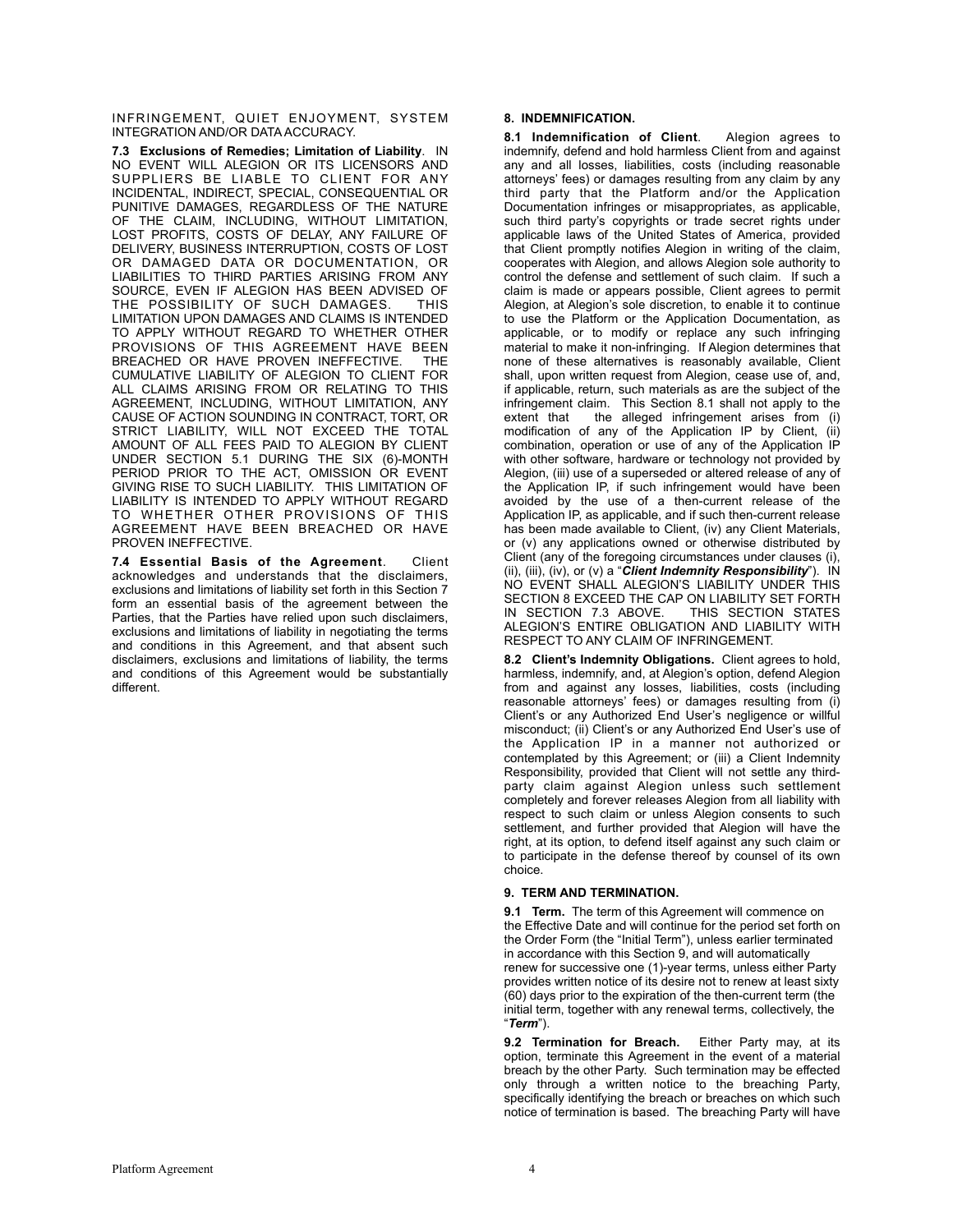a right to cure such breach or breaches within twenty-five (25) days of receipt of such notice, and this Agreement will terminate in the event that such cure is not made within such twenty-five (25)-day period. Notwithstanding the foregoing, nothing in this Section 9.2 shall limit Alegion's rights to suspend Client's access to the Platform in accordance with Section 2.5 above.

**9.3 Effect of Termination**. Upon any termination of this Agreement, Client will immediately discontinue all use of the Platform, the Application Documentation, and any Alegion Confidential Information and both Parties will delete any of the other Party's Confidential Information from computer storage or any other media including, but not limited to, online and off-line libraries; (iii) return to the other Party or, at the other Party's option, destroy, all copies of the Application Documentation and any Confidential Information then in the other Party's possession; and (iv) promptly pay to Alegion all amounts due and payable to the other Party hereunder. Client shall have the right for up to sixty (60) days following the Termination of this Agreement to export Client Materials, only to the extent Client is current on all payments owed to Alegion under this Agreement.

**9.4 Survival**. The provisions of Sections 2.4, 3.2-3.6, 6, 7.2, 7.3, 7.4, 8, 9.3, 9.4 and 10 will survive the termination of this Agreement.

#### **10. MISCELLANEOUS.**

**10.1 Entire Agreement**. This Agreement sets forth the entire agreement and understanding between the Parties hereto with respect to the subject matter hereof and, except as specifically provided herein, supersedes and merges all prior oral and written agreements, discussions and understandings between the Parties with respect to the subject matter hereof, and neither of the Parties will be bound by any conditions, inducements or representations other than as expressly provided for herein. In the event of a conflict between the Order Form and these Platform Terms, these Platform Terms shall control.

**10.2 Independent Contractors**. In making and performing this Agreement, Client and Alegion act and will act at all times as independent contractors, and, except as expressly set forth herein, nothing contained in this Agreement will be construed or implied to create an agency, partnership or employer and employee relationship between them. Except as expressly set forth herein, at no time will either Party make commitments or incur any charges or expenses for, or in the name of, the other Party.

**10.3 Notices.** All notices required by or relating to this Agreement shall be in writing and shall be sent by means of certified mail, postage prepaid, to the Parties to the Agreement and addressed, if to Client, to the address set forth on the Order Form, and if to Alegion, as follows:

| If to Alegion: | Alegion, Inc.                                        |
|----------------|------------------------------------------------------|
|                | 501 Pedernales St. STE 1A<br><b>Austin, TX 78702</b> |
|                | Attention: Legal                                     |

or addressed to such other address as that Party may have given by written notice in accordance with this provision. All notices required by or relating to this Agreement may also be communicated by facsimile, provided that the sender receives and retains confirmation of successful transmittal to the recipient. Such notices shall be effective on the date indicated in such confirmation. In the event that either Party delivers any notice hereunder by means of facsimile transmission in accordance with the preceding sentence, such Party will promptly thereafter send a duplicate of such notice in writing by means of certified mail, postage prepaid,

to the receiving Party, addressed as set forth above or to such other address as the receiving Party may have previously substituted by written notice to the sender.

**10.4 Amendments; Modifications**. This Agreement may not be amended or modified except in a writing duly executed by authorized representatives of both Parties.

**10.5 Assignment; Delegation**. Neither Party shall assign any of its rights or delegate any of its duties under this Agreement without the express, prior written consent of the other Party, and, absent such consent, any attempted assignment or delegation will be null, void and of no effect. Notwithstanding the foregoing, Alegion may assign this Agreement, without consent, in connection with a merger, sale, transfer or other disposition of all or substantially all of its stock or assets.

**10.6 No Third Party Beneficiaries**. The Parties acknowledge that the covenants set forth in this Agreement are intended solely for the benefit of the Parties, their successors and permitted assigns. Nothing herein, whether express or implied, will confer upon any person or entity, other than the Parties, their successors and permitted assigns, any legal or equitable right whatsoever to enforce any provision of this Agreement.

**10.7 Severability**. If any provision of this Agreement is invalid or unenforceable for any reason in any jurisdiction, such provision will be construed to have been adjusted to the minimum extent necessary to cure such invalidity or unenforceability. The invalidity or unenforceability of one or more of the provisions contained in this Agreement will not have the effect of rendering any such provision invalid or unenforceable in any other case, circumstance or jurisdiction, or of rendering any other provisions of this Agreement invalid or unenforceable whatsoever.

**10.8 Waiver**. No waiver under this Agreement will be valid or binding unless set forth in writing and duly executed by the Party against whom enforcement of such waiver is sought. Any such waiver will constitute a waiver only with respect to the specific matter described therein and will in no way impair the rights of the Party granting such waiver in any other respect or at any other time. Any delay or forbearance by either Party in exercising any right hereunder will not be deemed a waiver of that right.

**10.9 Force Majeure**. Except with respect to payment obligations hereunder, if a Party is prevented or delayed in performance of its obligations hereunder as a result of circumstances beyond such Party's reasonable control, including, by way of example, war, riot, fires, floods, epidemics, or failure of public utilities or public transportation systems, such failure or delay will not be deemed to constitute a material breach of this Agreement, but such obligation will remain in full force and effect, and will be performed or satisfied as soon as reasonably practicable after the termination of the relevant circumstances causing such failure or delay, provided that if such Party is prevented or delayed from performing for more than ninety (90) days, the other Party may terminate this Agreement upon thirty (30) days' written notice.

**10.10 Reference**. Alegion may issue a press release announcing Client as a customer of the Platform, subject to Client's written approval. Alegion may list Client as such at its corporate Website at http://www.alegion.com Alegion may create a white paper on Client's use case subject to

Client's written approval.<br>10.11 Governing Law. **10.11 Governing Law**. THIS AGREEMENT WILL BE GOVERNED BY AND INTERPRETED IN ACCORDANCE WITH THE LAWS OF THE STATE OF TEXAS, WITHOUT REGARD TO CONFLICTS OF LAW PRINCIPLES THEREOF OR TO THE UNITED NATIONS CONVENTION ON THE INTERNATIONAL SALE OF GOODS. FOR